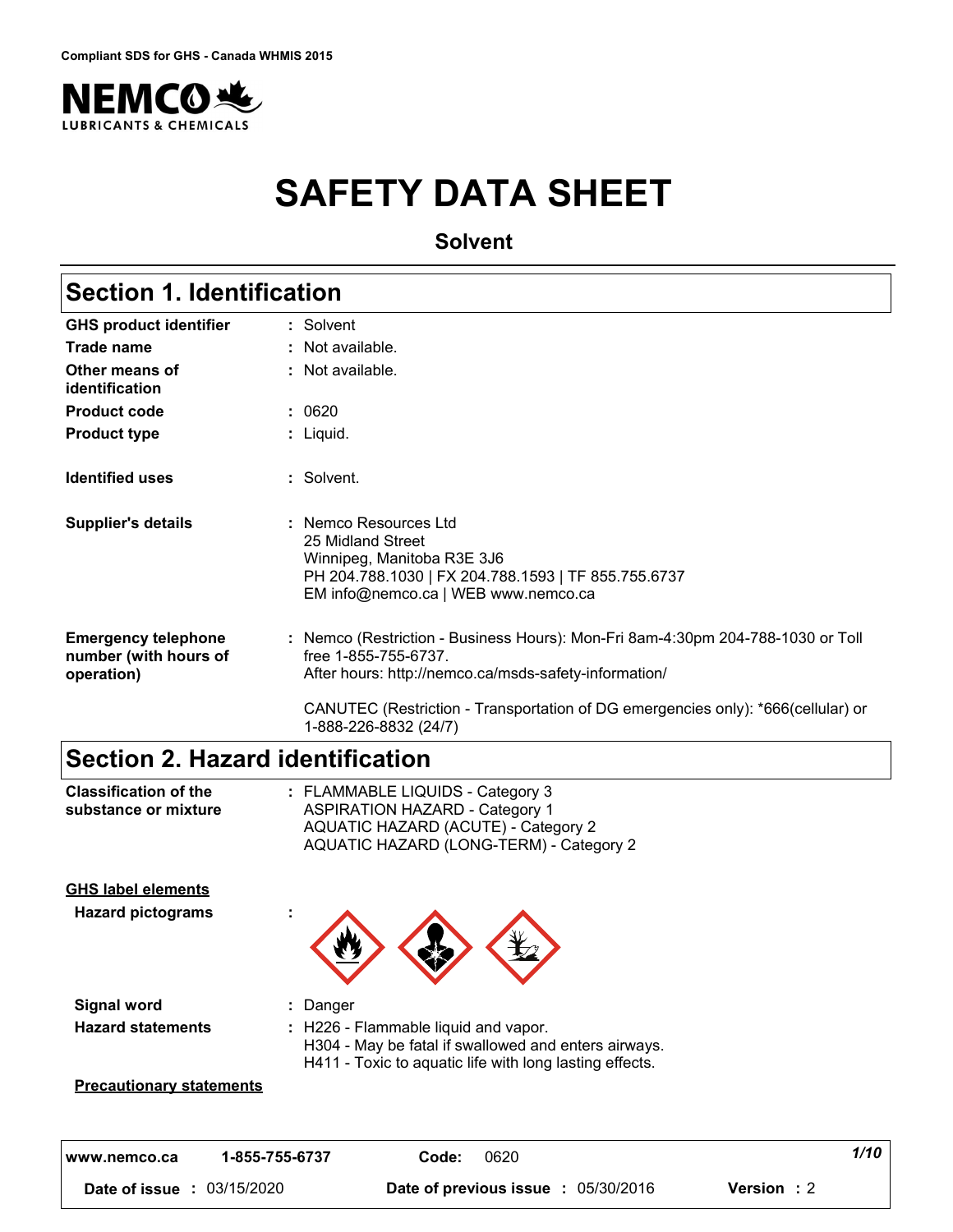### **Section 2. Hazard identification**

**NEMCO头** 

| <b>Prevention</b> | : P280 - Wear protective gloves. Wear protective clothing. Wear eye or face<br>protection.<br>P210 - Keep away from heat, hot surfaces, sparks, open flames and other ignition<br>sources. No smoking.<br>P273 - Avoid release to the environment.                 |
|-------------------|--------------------------------------------------------------------------------------------------------------------------------------------------------------------------------------------------------------------------------------------------------------------|
| <b>Response</b>   | : P391 - Collect spillage.<br>P301 + P310 + P331 - IF SWALLOWED: Immediately call a POISON CENTER or<br>physician. Do NOT induce vomiting.<br>P303 + P361 + P353 - IF ON SKIN (or hair): Take off immediately all contaminated<br>clothing. Rinse skin with water. |
| <b>Storage</b>    | : P405 - Store locked up.                                                                                                                                                                                                                                          |
| <b>Disposal</b>   | : P501 - Dispose of contents and container in accordance with all local, regional,<br>national and international regulations.                                                                                                                                      |

### **Section 3. Composition/information on ingredients**

| Substance/mixture     | : Substance      |
|-----------------------|------------------|
| Other means of        | : Not available. |
| <b>identification</b> |                  |

#### **CAS number/other identifiers**

| <b>CAS number</b>                           | 64742-47-8 |            |             |
|---------------------------------------------|------------|------------|-------------|
| Ingredient name                             |            | $\%$ (w/w) | ∣CAS number |
| Distillates (petroleum), hydrotreated light |            | 80 - 100   | 64742-47-8  |

**The exact percentage (concentration) in the composition has been withheld as a trade secret in accordance with the amended HPR as of April 2018.**

**There are no additional ingredients present which, within the current knowledge of the supplier and in the concentrations applicable, are classified as hazardous to health or the environment and hence require reporting in this section.**

**Occupational exposure limits, if available, are listed in Section 8.**

### **Section 4. First-aid measures**

#### **Description of necessary first aid measures**

| Eye contact         | : Immediately flush eyes with plenty of water, occasionally lifting the upper and lower<br>eyelids. Check for and remove any contact lenses. Continue to rinse for at least 20<br>minutes. Get medical attention if irritation occurs.                                                                                                                                                                                                                                                                                                                                                       |
|---------------------|----------------------------------------------------------------------------------------------------------------------------------------------------------------------------------------------------------------------------------------------------------------------------------------------------------------------------------------------------------------------------------------------------------------------------------------------------------------------------------------------------------------------------------------------------------------------------------------------|
| <b>Inhalation</b>   | : Remove victim to fresh air and keep at rest in a position comfortable for breathing.<br>If not breathing, if breathing is irregular or if respiratory arrest occurs, provide<br>artificial respiration or oxygen by trained personnel. It may be dangerous to the<br>person providing aid to give mouth-to-mouth resuscitation. Get medical attention if<br>adverse health effects persist or are severe. If unconscious, place in recovery<br>position and get medical attention immediately. Maintain an open airway. Loosen<br>tight clothing such as a collar, tie, belt or waistband. |
| <b>Skin contact</b> | : Flush contaminated skin with plenty of water. Get medical attention if symptoms<br>occur. Wash clothing before reuse. Clean shoes thoroughly before reuse.                                                                                                                                                                                                                                                                                                                                                                                                                                 |

| www.nemco.ca                      | 1-855-755-6737 | Code: | 0620                                       |             | 2/10 |
|-----------------------------------|----------------|-------|--------------------------------------------|-------------|------|
| <b>Date of issue : 03/15/2020</b> |                |       | <b>Date of previous issue : 05/30/2016</b> | Version : 2 |      |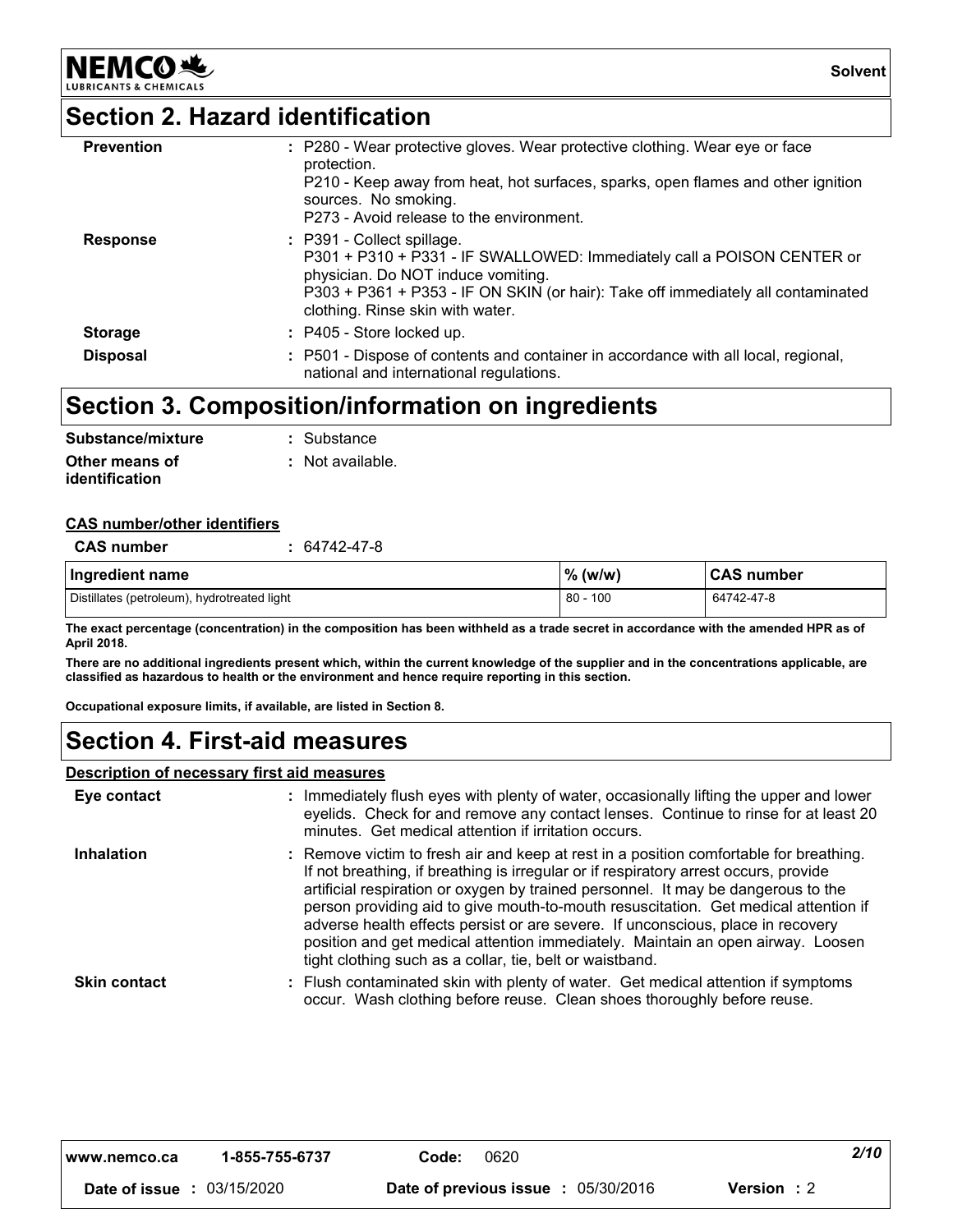

### **Section 4. First-aid measures**

#### **Most important symptoms/effects, acute and delayed**

| <b>Potential acute health effects</b> |                                                                     |
|---------------------------------------|---------------------------------------------------------------------|
| Eye contact                           | : No known significant effects or critical hazards.                 |
| <b>Inhalation</b>                     | : No known significant effects or critical hazards.                 |
| <b>Skin contact</b>                   | : No known significant effects or critical hazards.                 |
| Ingestion                             | : May be fatal if swallowed and enters airways.                     |
| Over-exposure signs/symptoms          |                                                                     |
| Eye contact                           | : No known significant effects or critical hazards.                 |
| <b>Inhalation</b>                     | : No known significant effects or critical hazards.                 |
| <b>Skin contact</b>                   | : No known significant effects or critical hazards.                 |
| Ingestion                             | : Adverse symptoms may include the following:<br>nausea or vomiting |

#### **Indication of immediate medical attention and special treatment needed, if necessary**

| Notes to physician                | : Treat symptomatically. Contact poison treatment specialist immediately if large<br>quantities have been ingested or inhaled.                                                |  |
|-----------------------------------|-------------------------------------------------------------------------------------------------------------------------------------------------------------------------------|--|
| <b>Specific treatments</b>        | : No specific treatment.                                                                                                                                                      |  |
| <b>Protection of first-aiders</b> | : No action shall be taken involving any personal risk or without suitable training. It<br>may be dangerous to the person providing aid to give mouth-to-mouth resuscitation. |  |

**See toxicological information (Section 11)**

### **Section 5. Fire-fighting measures**

| <b>Extinguishing media</b>                           |                                                           |       |                                     |                                                                                                                                                                                                                                                                                                                                                                                                                                                                                                                                                                                                                             |      |  |  |
|------------------------------------------------------|-----------------------------------------------------------|-------|-------------------------------------|-----------------------------------------------------------------------------------------------------------------------------------------------------------------------------------------------------------------------------------------------------------------------------------------------------------------------------------------------------------------------------------------------------------------------------------------------------------------------------------------------------------------------------------------------------------------------------------------------------------------------------|------|--|--|
| Suitable extinguishing<br>media                      | : Use dry chemical, $CO2$ , water spray (fog) or foam.    |       |                                     |                                                                                                                                                                                                                                                                                                                                                                                                                                                                                                                                                                                                                             |      |  |  |
| Unsuitable extinguishing<br>media                    | : Do not use water jet or water-based fire extinguishers. |       |                                     |                                                                                                                                                                                                                                                                                                                                                                                                                                                                                                                                                                                                                             |      |  |  |
| <b>Specific hazards arising</b><br>from the chemical | drain.                                                    |       |                                     | : Flammable liquid and vapor. Runoff to sewer may create fire or explosion hazard.<br>In a fire or if heated, a pressure increase will occur and the container may burst, with<br>the risk of a subsequent explosion. The vapor/gas is heavier than air and will<br>spread along the ground. Vapors may accumulate in low or confined areas or travel<br>a considerable distance to a source of ignition and flash back. This material is toxic<br>to aquatic life with long lasting effects. Fire water contaminated with this material<br>must be contained and prevented from being discharged to any waterway, sewer or |      |  |  |
| www.nemco.ca                                         | 1-855-755-6737                                            | Code: | 0620                                |                                                                                                                                                                                                                                                                                                                                                                                                                                                                                                                                                                                                                             | 3/10 |  |  |
| <b>Date of issue : 03/15/2020</b>                    |                                                           |       | Date of previous issue : 05/30/2016 | <b>Version</b> : 2                                                                                                                                                                                                                                                                                                                                                                                                                                                                                                                                                                                                          |      |  |  |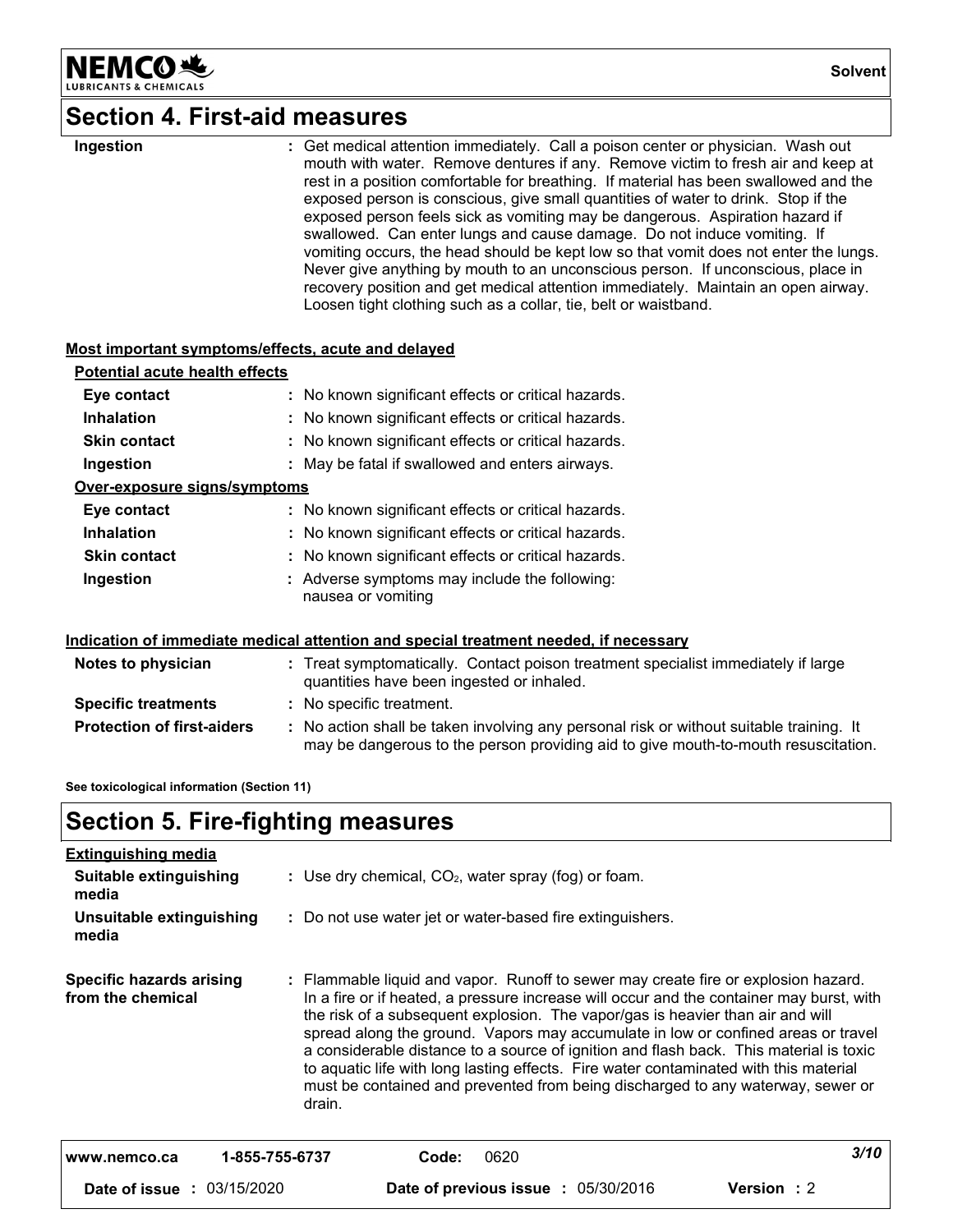

## **Section 5. Fire-fighting measures**

| <b>Hazardous thermal</b><br>decomposition products       | : No specific data.                                                                                                                                                                                                                                                                                                           |
|----------------------------------------------------------|-------------------------------------------------------------------------------------------------------------------------------------------------------------------------------------------------------------------------------------------------------------------------------------------------------------------------------|
| <b>Special protective actions</b><br>for fire-fighters   | : Promptly isolate the scene by removing all persons from the vicinity of the incident if<br>there is a fire. No action shall be taken involving any personal risk or without<br>suitable training. Move containers from fire area if this can be done without risk.<br>Use water spray to keep fire-exposed containers cool. |
| <b>Special protective</b><br>equipment for fire-fighters | : Fire-fighters should wear appropriate protective equipment and self-contained<br>breathing apparatus (SCBA) with a full face-piece operated in positive pressure<br>mode.                                                                                                                                                   |

### **Section 6. Accidental release measures**

#### **Personal precautions, protective equipment and emergency procedures**

| For non-emergency<br>personnel                        | : No action shall be taken involving any personal risk or without suitable training.<br>Evacuate surrounding areas. Keep unnecessary and unprotected personnel from<br>entering. Do not touch or walk through spilled material. Shut off all ignition sources.<br>No flares, smoking or flames in hazard area. Avoid breathing vapor or mist. Provide<br>adequate ventilation. Wear appropriate respirator when ventilation is inadequate.<br>Put on appropriate personal protective equipment.                                                                                                                                                                                                                                                                       |
|-------------------------------------------------------|-----------------------------------------------------------------------------------------------------------------------------------------------------------------------------------------------------------------------------------------------------------------------------------------------------------------------------------------------------------------------------------------------------------------------------------------------------------------------------------------------------------------------------------------------------------------------------------------------------------------------------------------------------------------------------------------------------------------------------------------------------------------------|
| For emergency responders :                            | If specialized clothing is required to deal with the spillage, take note of any<br>information in Section 8 on suitable and unsuitable materials. See also the<br>information in "For non-emergency personnel".                                                                                                                                                                                                                                                                                                                                                                                                                                                                                                                                                       |
| <b>Environmental precautions</b>                      | : Avoid dispersal of spilled material and runoff and contact with soil, waterways,<br>drains and sewers. Inform the relevant authorities if the product has caused<br>environmental pollution (sewers, waterways, soil or air). Water polluting material.<br>May be harmful to the environment if released in large quantities. Collect spillage.                                                                                                                                                                                                                                                                                                                                                                                                                     |
| Methods and materials for containment and cleaning up |                                                                                                                                                                                                                                                                                                                                                                                                                                                                                                                                                                                                                                                                                                                                                                       |
| <b>Spill</b>                                          | : Stop leak if without risk. Move containers from spill area. Use spark-proof tools and<br>explosion-proof equipment. Approach release from upwind. Prevent entry into<br>sewers, water courses, basements or confined areas. Wash spillages into an<br>effluent treatment plant or proceed as follows. Contain and collect spillage with non-<br>combustible, absorbent material e.g. sand, earth, vermiculite or diatomaceous earth<br>and place in container for disposal according to local regulations (see Section 13).<br>Dispose of via a licensed waste disposal contractor. Contaminated absorbent<br>material may pose the same hazard as the spilled product. Note: see Section 1 for<br>emergency contact information and Section 13 for waste disposal. |

### **Section 7. Handling and storage**

#### **Precautions for safe handling**

| <b>Protective measures</b> | reuse container. |       |      | : Put on appropriate personal protective equipment (see Section 8). Do not swallow.<br>Avoid contact with eyes, skin and clothing. Avoid breathing vapor or mist. Avoid<br>release to the environment. Use only with adequate ventilation. Wear appropriate<br>respirator when ventilation is inadequate. Do not enter storage areas and confined<br>spaces unless adequately ventilated. Keep in the original container or an approved<br>alternative made from a compatible material, kept tightly closed when not in use.<br>Store and use away from heat, sparks, open flame or any other ignition source. Use<br>explosion-proof electrical (ventilating, lighting and material handling) equipment.<br>Use only non-sparking tools. Take precautionary measures against electrostatic<br>discharges. Empty containers retain product residue and can be hazardous. Do not |
|----------------------------|------------------|-------|------|---------------------------------------------------------------------------------------------------------------------------------------------------------------------------------------------------------------------------------------------------------------------------------------------------------------------------------------------------------------------------------------------------------------------------------------------------------------------------------------------------------------------------------------------------------------------------------------------------------------------------------------------------------------------------------------------------------------------------------------------------------------------------------------------------------------------------------------------------------------------------------|
| www.nemco.ca               | 1-855-755-6737   | Code: | 0620 | 4/10                                                                                                                                                                                                                                                                                                                                                                                                                                                                                                                                                                                                                                                                                                                                                                                                                                                                            |

**Date of issue :** 03/15/2020 **Date of previous issue :** 05/30/2016 **Version :** 2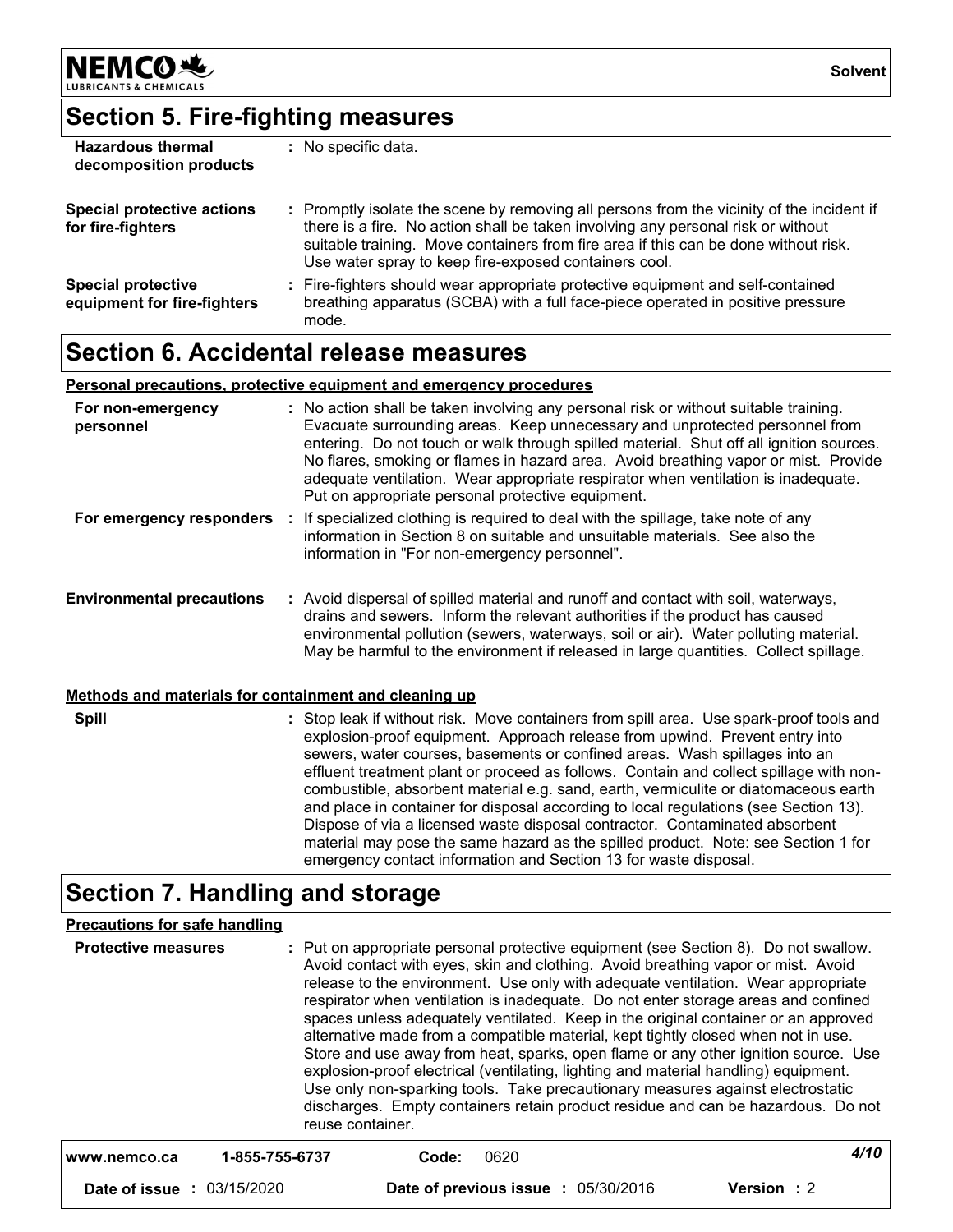

## **Section 7. Handling and storage**

| Advice on general<br>occupational hygiene                          | : Eating, drinking and smoking should be prohibited in areas where this material is<br>handled, stored and processed. Workers should wash hands and face before eating,<br>drinking and smoking. See also Section 8 for additional information on hygiene<br>measures.                                                                                                                                                                                                                                                                                                                                                                                                                                                 |
|--------------------------------------------------------------------|------------------------------------------------------------------------------------------------------------------------------------------------------------------------------------------------------------------------------------------------------------------------------------------------------------------------------------------------------------------------------------------------------------------------------------------------------------------------------------------------------------------------------------------------------------------------------------------------------------------------------------------------------------------------------------------------------------------------|
| Conditions for safe storage,<br>including any<br>incompatibilities | : Store in accordance with local regulations. Store in a segregated and approved<br>area. Store in original container protected from direct sunlight in a dry, cool and well-<br>ventilated area, away from incompatible materials (see Section 10) and food and<br>drink. Store locked up. Eliminate all ignition sources. Separate from oxidizing<br>materials. Keep container tightly closed and sealed until ready for use. Containers<br>that have been opened must be carefully resealed and kept upright to prevent<br>leakage. Do not store in unlabeled containers. Use appropriate containment to<br>avoid environmental contamination. See Section 10 for incompatible materials<br>before handling or use. |

## **Section 8. Exposure controls/personal protection**

#### **Control parameters**

#### **Occupational exposure limits**

| Ingredient name                             | <b>Exposure limits</b>                                                                                                                                                                                                                                                                                                                                                                                                                 |
|---------------------------------------------|----------------------------------------------------------------------------------------------------------------------------------------------------------------------------------------------------------------------------------------------------------------------------------------------------------------------------------------------------------------------------------------------------------------------------------------|
| Distillates (petroleum), hydrotreated light | CA British Columbia Provincial (Canada, 7/2018). Absorbed<br>through skin.<br>TWA: 200 mg/m <sup>3</sup> , (as total hydrocarbon vapor) 8 hours.<br>CA Alberta Provincial (Canada, 6/2018). Absorbed through skin.<br>8 hrs OEL: 200 mg/m <sup>3</sup> , (as total hydrocarbon vapor) 8 hours.<br>CA Ontario Provincial (Canada, 1/2018). Absorbed through skin.<br>TWA: 200 mg/m <sup>3</sup> , (as total hydrocarbon vapor) 8 hours. |

| Appropriate engineering<br>controls       | : Use only with adequate ventilation. Use process enclosures, local exhaust<br>ventilation or other engineering controls to keep worker exposure to airborne<br>contaminants below any recommended or statutory limits. The engineering controls<br>also need to keep gas, vapor or dust concentrations below any lower explosive<br>limits. Use explosion-proof ventilation equipment.           |
|-------------------------------------------|---------------------------------------------------------------------------------------------------------------------------------------------------------------------------------------------------------------------------------------------------------------------------------------------------------------------------------------------------------------------------------------------------|
| <b>Environmental exposure</b><br>controls | : Emissions from ventilation or work process equipment should be checked to ensure<br>they comply with the requirements of environmental protection legislation.                                                                                                                                                                                                                                  |
| <u>Individual protection measures</u>     |                                                                                                                                                                                                                                                                                                                                                                                                   |
| Hygiene measures                          | : Wash hands, forearms and face thoroughly after handling chemical products, before<br>eating, smoking and using the lavatory and at the end of the working period.<br>Appropriate techniques should be used to remove potentially contaminated clothing.<br>Wash contaminated clothing before reusing. Ensure that eyewash stations and<br>safety showers are close to the workstation location. |
| <b>Eye/face protection</b>                | : Safety eyewear complying with an approved standard should be used when a risk<br>assessment indicates this is necessary to avoid exposure to liquid splashes, mists,<br>gases or dusts. If contact is possible, the following protection should be worn,<br>unless the assessment indicates a higher degree of protection: safety glasses with<br>side-shields.                                 |
| <b>Skin protection</b>                    |                                                                                                                                                                                                                                                                                                                                                                                                   |

| 1-855-755-6737<br>l www.nemco.ca  | 0620<br>Code:                              | 5/10               |
|-----------------------------------|--------------------------------------------|--------------------|
| <b>Date of issue : 03/15/2020</b> | <b>Date of previous issue : 05/30/2016</b> | <b>Version</b> : 2 |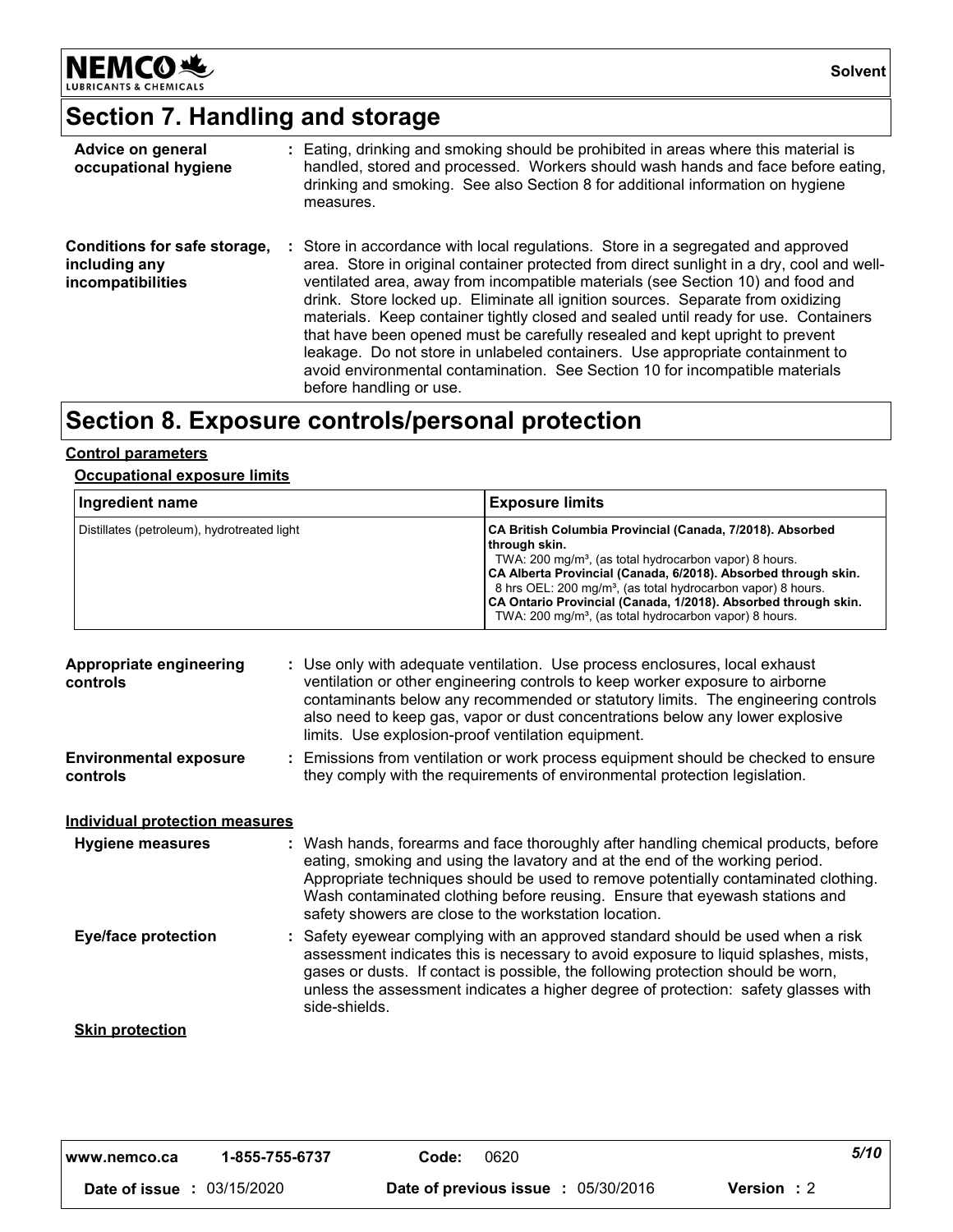**NEMCO头** INTS & CHEMICALS LUBRIC

## **Section 8. Exposure controls/personal protection**

| <b>Hand protection</b>        | : Chemical-resistant, impervious gloves complying with an approved standard should<br>be worn at all times when handling chemical products if a risk assessment indicates<br>this is necessary. Considering the parameters specified by the glove manufacturer,<br>check during use that the gloves are still retaining their protective properties. It<br>should be noted that the time to breakthrough for any glove material may be<br>different for different glove manufacturers. In the case of mixtures, consisting of<br>several substances, the protection time of the gloves cannot be accurately<br>estimated. |
|-------------------------------|---------------------------------------------------------------------------------------------------------------------------------------------------------------------------------------------------------------------------------------------------------------------------------------------------------------------------------------------------------------------------------------------------------------------------------------------------------------------------------------------------------------------------------------------------------------------------------------------------------------------------|
| <b>Body protection</b>        | : Personal protective equipment for the body should be selected based on the task<br>being performed and the risks involved and should be approved by a specialist<br>before handling this product. When there is a risk of ignition from static electricity,<br>wear anti-static protective clothing. For the greatest protection from static<br>discharges, clothing should include anti-static overalls, boots and gloves.                                                                                                                                                                                             |
| Other skin protection         | : Appropriate footwear and any additional skin protection measures should be<br>selected based on the task being performed and the risks involved and should be<br>approved by a specialist before handling this product.                                                                                                                                                                                                                                                                                                                                                                                                 |
| <b>Respiratory protection</b> | : Based on the hazard and potential for exposure, select a respirator that meets the<br>appropriate standard or certification. Respirators must be used according to a<br>respiratory protection program to ensure proper fitting, training, and other important<br>aspects of use.                                                                                                                                                                                                                                                                                                                                       |

### **Section 9. Physical and chemical properties**

| <b>Appearance</b>                                 |                                                                           |
|---------------------------------------------------|---------------------------------------------------------------------------|
| <b>Physical state</b>                             | : Liquid. [Clear.]                                                        |
| Color                                             | : Colorless.                                                              |
| Odor                                              | : Mild petroleum.                                                         |
| Odor threshold                                    | : Not available.                                                          |
| рH                                                | : Not available.                                                          |
| <b>Freezing point</b>                             | : -76°C (-104.8°F)                                                        |
| <b>Boiling point/boiling range</b>                | : 159 to 195°C (318.2 to 383°F)                                           |
| <b>Flash point</b>                                | : Closed cup: 43°C (109.4°F) [Pensky-Martens.]                            |
| <b>Evaporation rate</b>                           | $: 0.1$ (Butyl acetate = 1)                                               |
| Flammability (solid, gas)                         | : Not available.                                                          |
| Lower and upper explosive<br>(flammable) limits   | $:$ Lower: $0.8\%$<br>Upper: 5.6%                                         |
| Vapor pressure                                    | : 0.29 kPa (2.14 mm Hg) [room temperature]<br>0.9 kPa (6.75 mm Hg) [50°C] |
| <b>Vapor density</b>                              | : 4.9 [Air = 1]                                                           |
| <b>Relative density</b>                           | : 0.788                                                                   |
| <b>Solubility</b>                                 | : Negligible in water.                                                    |
| <b>Partition coefficient: n-</b><br>octanol/water | $:$ Not available.                                                        |
| <b>Auto-ignition temperature</b>                  | : $260^{\circ}$ C (500 $^{\circ}$ F)                                      |
| <b>Decomposition temperature</b>                  | : Not available.                                                          |
| <b>Viscosity</b>                                  | : Kinematic: 1.21 cSt $(40^{\circ}C)$                                     |
| Flow time (ISO 2431)                              | : Not available.                                                          |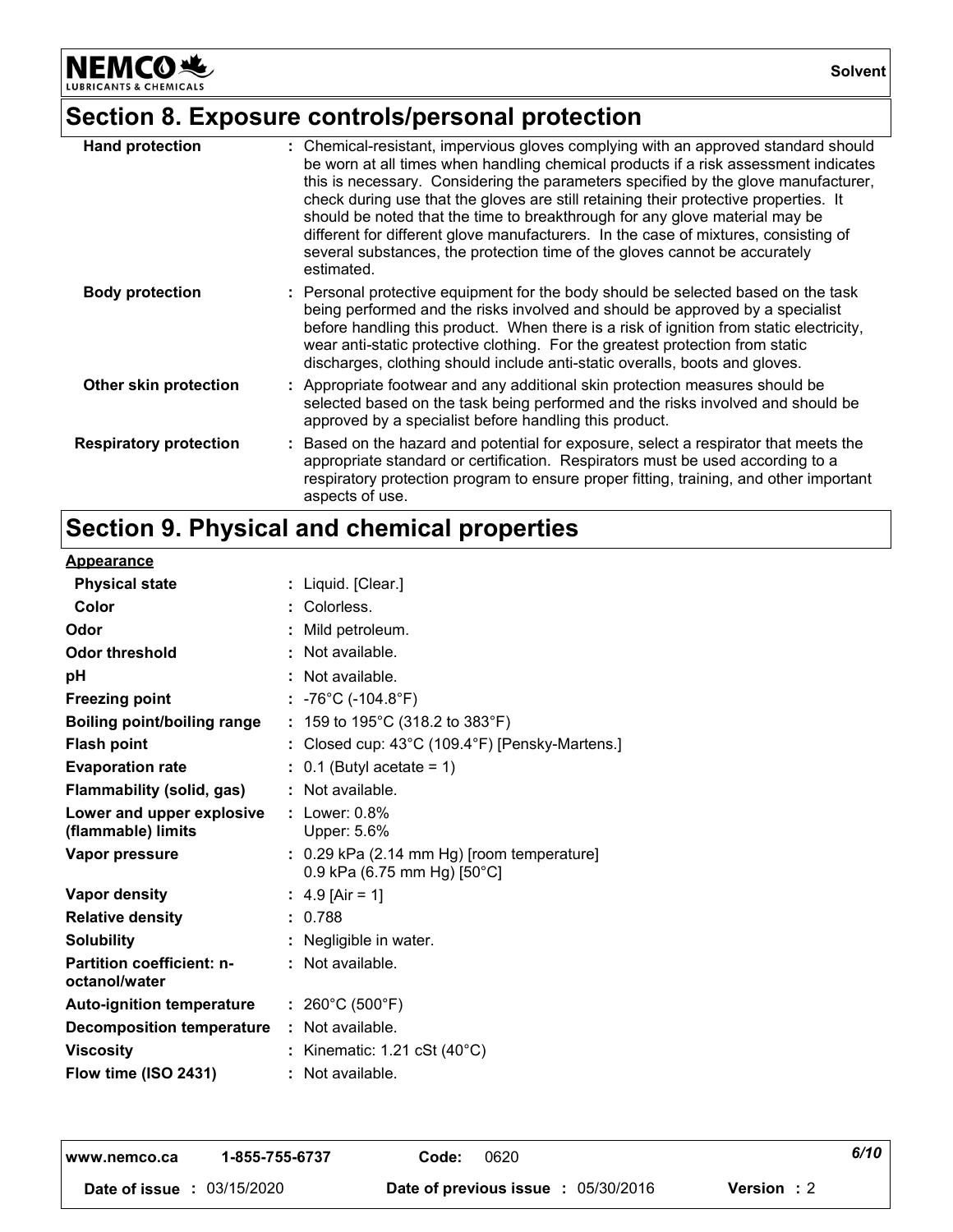

### **Section 10. Stability and reactivity**

| <b>Reactivity</b>                            | : No specific test data related to reactivity available for this product or its ingredients.                                                                                                                                               |
|----------------------------------------------|--------------------------------------------------------------------------------------------------------------------------------------------------------------------------------------------------------------------------------------------|
| <b>Chemical stability</b>                    | : The product is stable.                                                                                                                                                                                                                   |
| <b>Possibility of hazardous</b><br>reactions | : Under normal conditions of storage and use, hazardous reactions will not occur.                                                                                                                                                          |
| <b>Conditions to avoid</b>                   | : Avoid all possible sources of ignition (spark or flame). Do not pressurize, cut, weld,<br>braze, solder, drill, grind or expose containers to heat or sources of ignition. Do not<br>allow vapor to accumulate in low or confined areas. |
| Incompatible materials                       | : Reactive or incompatible with the following materials: oxidizing materials.                                                                                                                                                              |
| <b>Hazardous decomposition</b><br>products   | : Under normal conditions of storage and use, hazardous decomposition products<br>should not be produced.                                                                                                                                  |

### **Section 11. Toxicological information**

#### **Acute toxicity Carcinogenicity Mutagenicity Teratogenicity Reproductive toxicity Irritation/Corrosion Sensitization Information on the likely routes of exposure Specific target organ toxicity (single exposure) Specific target organ toxicity (repeated exposure) Aspiration hazard Name Result** Distillates (petroleum), hydrotreated light ASPIRATION HAZARD - Category 1 **Information on toxicological effects :** Dermal contact. Eye contact. Inhalation. Ingestion. There is no data available. There is no data available. There is no data available. There is no data available. There is no data available. There is no data available. There is no data available. There is no data available. There is no data available.

**Eye contact :** No known significant effects or critical hazards. **Potential acute health effects www.nemco.ca 1-855-755-6737 Code:** 0620 7/10 | **Date of issue :** 03/15/2020 **Date of previous issue :** 05/30/2016 **Version :** 2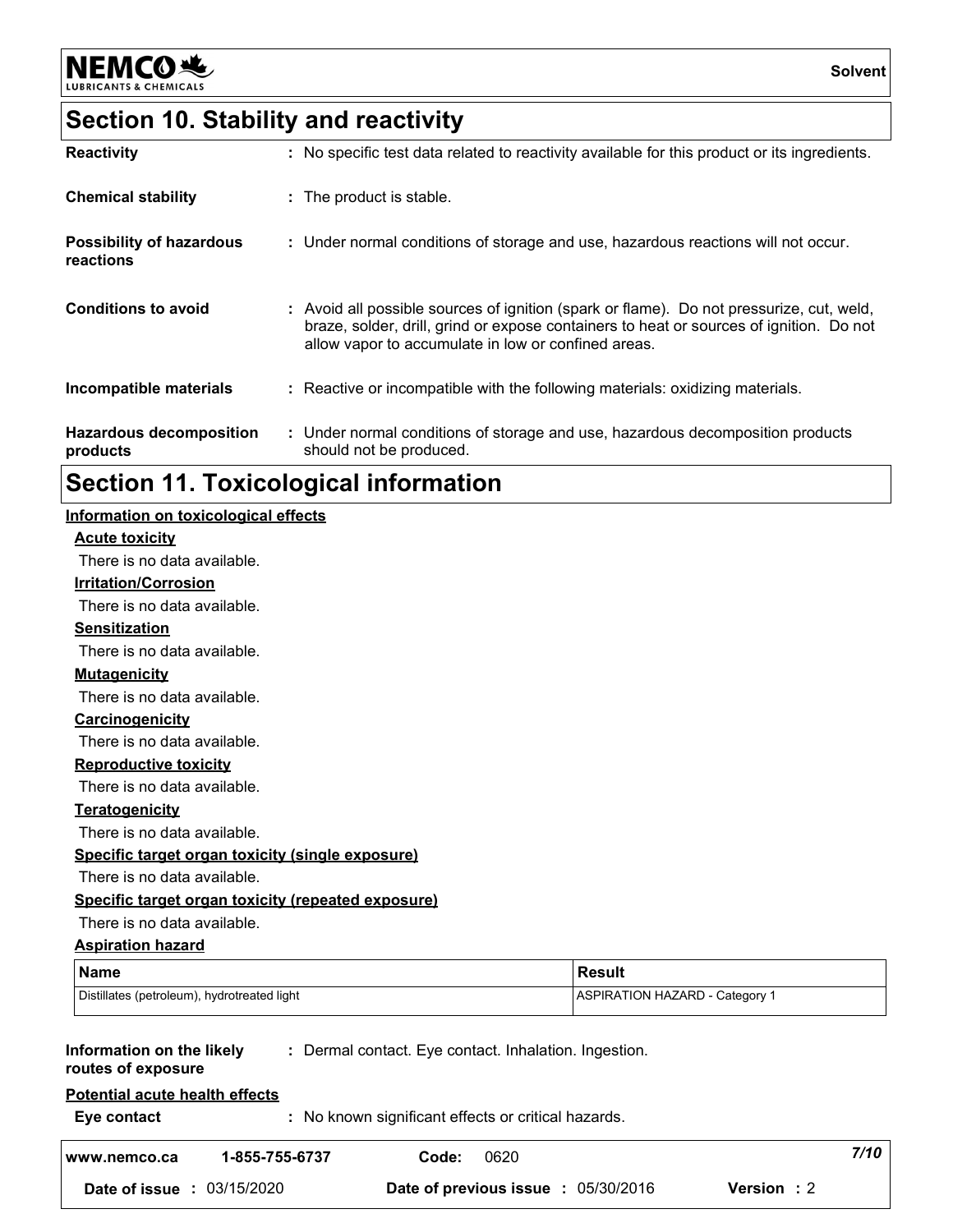NEMCO<sup>N</sup>

## **Section 11. Toxicological information**

| : No known significant effects or critical hazards.                                      |
|------------------------------------------------------------------------------------------|
| No known significant effects or critical hazards.                                        |
| : May be fatal if swallowed and enters airways.                                          |
|                                                                                          |
| Symptoms related to the physical, chemical and toxicological characteristics             |
| : No known significant effects or critical hazards.                                      |
| : No known significant effects or critical hazards.                                      |
| : No known significant effects or critical hazards.                                      |
| : Adverse symptoms may include the following:                                            |
| nausea or vomiting                                                                       |
|                                                                                          |
| Delayed and immediate effects and also chronic effects from short and long term exposure |
|                                                                                          |
| : No known significant effects or critical hazards.                                      |
| : No known significant effects or critical hazards.                                      |
|                                                                                          |
| : No known significant effects or critical hazards.                                      |
| : No known significant effects or critical hazards.                                      |
|                                                                                          |
| : No known significant effects or critical hazards.                                      |
| : No known significant effects or critical hazards.                                      |
| : No known significant effects or critical hazards.                                      |
| : No known significant effects or critical hazards.                                      |
| : No known significant effects or critical hazards.                                      |
| : No known significant effects or critical hazards.                                      |
| <b>Potential chronic health effects</b>                                                  |

#### **Numerical measures of toxicity**

**Acute toxicity estimates**

There is no data available.

### **Section 12. Ecological information**

#### **Toxicity**

| <b>Product/ingredient name</b>                 | l Result                         | <b>Species</b>             | <b>Exposure</b> |
|------------------------------------------------|----------------------------------|----------------------------|-----------------|
| Distillates (petroleum), hydrotreated<br>light | Acute LC50 2200 µg/L Fresh water | Fish - Lepomis macrochirus | 4 davs          |

#### **Persistence and degradability**

There is no data available.

#### **Bioaccumulative potential**

There is no data available.

| l www.nemco.ca                    | 1-855-755-6737<br>Code: | 0620                                               | 8/10 |
|-----------------------------------|-------------------------|----------------------------------------------------|------|
| <b>Date of issue : 03/15/2020</b> |                         | Date of previous issue : 05/30/2016<br>Version : 2 |      |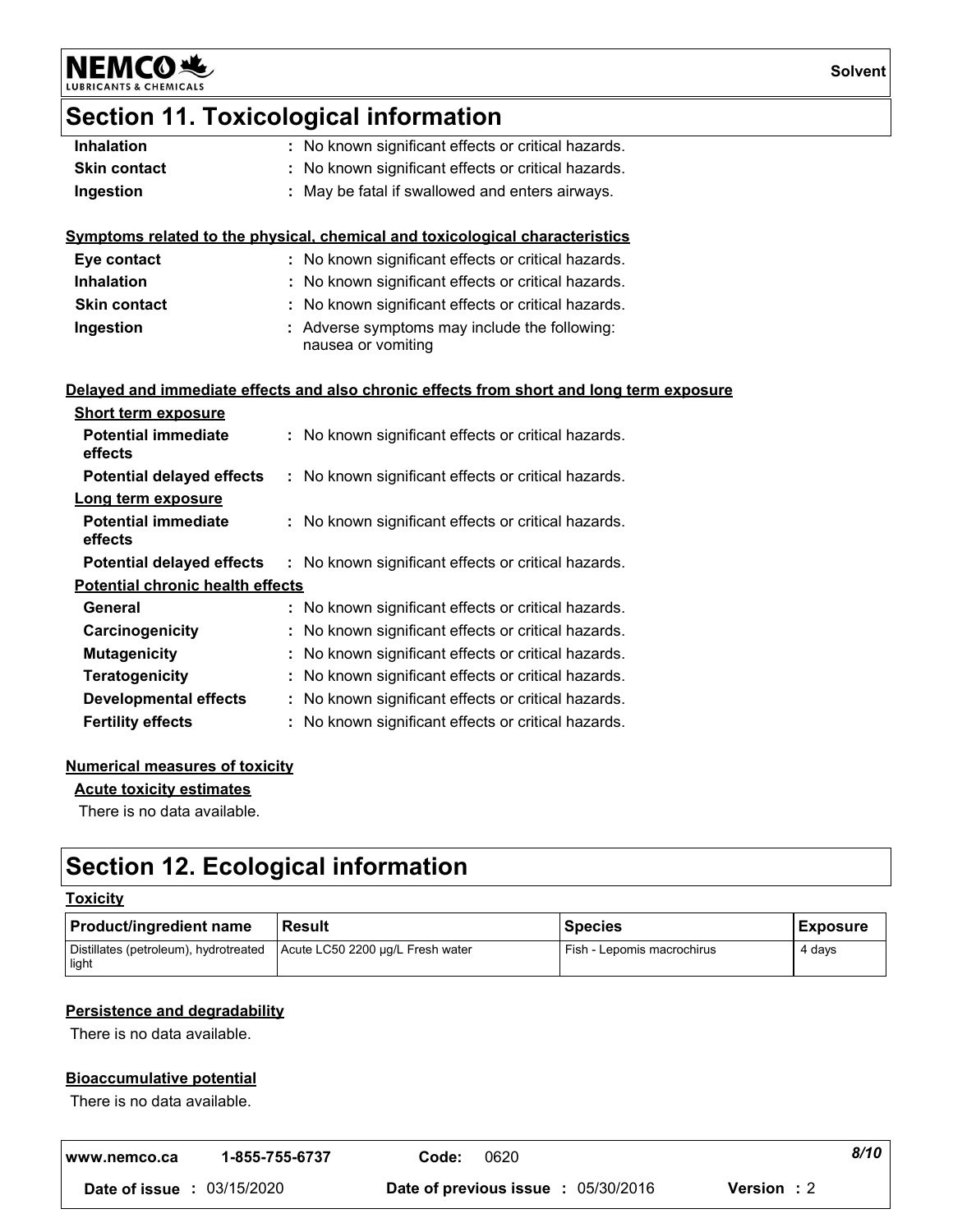

### **Section 12. Ecological information**

#### **Mobility in soil**

| <b>Soil/water partition</b>    | : There is no data available. |
|--------------------------------|-------------------------------|
| coefficient (K <sub>oc</sub> ) |                               |

**Other adverse effects :** No known significant effects or critical hazards.

### **Section 13. Disposal considerations**

| <b>Disposal methods</b> | : The generation of waste should be avoided or minimized wherever possible.<br>Disposal of this product, solutions and any by-products should comply with the<br>requirements of environmental protection and waste disposal legislation and any<br>regional local authority requirements. Dispose of surplus and non-recyclable<br>products via a licensed waste disposal contractor. Waste should not be disposed of<br>untreated to the sewer unless fully compliant with the requirements of all authorities<br>with jurisdiction. Waste packaging should be recycled. Incineration or landfill<br>should only be considered when recycling is not feasible. This material and its<br>container must be disposed of in a safe way. Care should be taken when handling<br>empty containers that have not been cleaned or rinsed out. Empty containers or<br>liners may retain some product residues. Vapor from product residues may create a<br>highly flammable or explosive atmosphere inside the container. Do not cut, weld or |
|-------------------------|----------------------------------------------------------------------------------------------------------------------------------------------------------------------------------------------------------------------------------------------------------------------------------------------------------------------------------------------------------------------------------------------------------------------------------------------------------------------------------------------------------------------------------------------------------------------------------------------------------------------------------------------------------------------------------------------------------------------------------------------------------------------------------------------------------------------------------------------------------------------------------------------------------------------------------------------------------------------------------------------------------------------------------------|
|                         | grind used containers unless they have been cleaned thoroughly internally. Avoid<br>dispersal of spilled material and runoff and contact with soil, waterways, drains and<br>sewers.                                                                                                                                                                                                                                                                                                                                                                                                                                                                                                                                                                                                                                                                                                                                                                                                                                                   |

### **Section 14. Transport information**

|                                      | <b>TDG Classification</b>     | <b>IMDG</b>                                                                                       | <b>IATA</b>                                                              |
|--------------------------------------|-------------------------------|---------------------------------------------------------------------------------------------------|--------------------------------------------------------------------------|
| UN number                            | <b>UN1268</b>                 | <b>UN1268</b>                                                                                     | <b>UN1268</b>                                                            |
| <b>UN proper</b><br>shipping name    | PETROLEUM DISTILLATES, N.O.S. | PETROLEUM DISTILLATES, N.O.S<br>Marine pollutant (Distillates<br>(petroleum), hydrotreated light) | PETROLEUM DISTILLATES, N.O.S.                                            |
| <b>Transport</b><br>hazard class(es) | 3<br>$\bigstar$               | q                                                                                                 | 3                                                                        |
| <b>Packing group</b>                 | $\  \cdot \ $                 | $\mathbf{III}$                                                                                    | $\mathbf{III}$                                                           |
| <b>Environmental</b><br>hazards      | Yes.                          | Yes.                                                                                              | Yes. The environmentally<br>hazardous substance mark is<br>not required. |

**Additional information**

**TDG Classification :**

Rev 2 Product classified as per Part 2 of the TDG Regulations: Section 2.3 'Petroleum Distillates' Supplier SDS ingredient - listed by name in Schedule 1, UN1268 (Listed by name in Schedule 3, Col.1A); Class 3 (confirmed 2.18(1)(a)); Packing Group III (confirmed 2.19(1)(c)). Special provision 91 - repealed, Special provision 92 - Supplier COA re: Flash Point ≤60°C cc available upon request, Special provision 150 does not apply (shipped by road). Rev 2 Exemption(s) applied as per Part 1 of the TDG Regulations: 1.33 Class 3 Flammable Liquid General Exemption applied to 4x4L case to 205L (No subsidiary Class, PG III, FP >37.8°C, SMOC).

| l www.nemco.ca | 1-855-755-6737<br>Code: | 0620                     |            |                   | 9/10 |
|----------------|-------------------------|--------------------------|------------|-------------------|------|
| Date of issue: | 03/15/2020              | Date of previous issue : | 05/30/2016 | <b>Version: 2</b> |      |